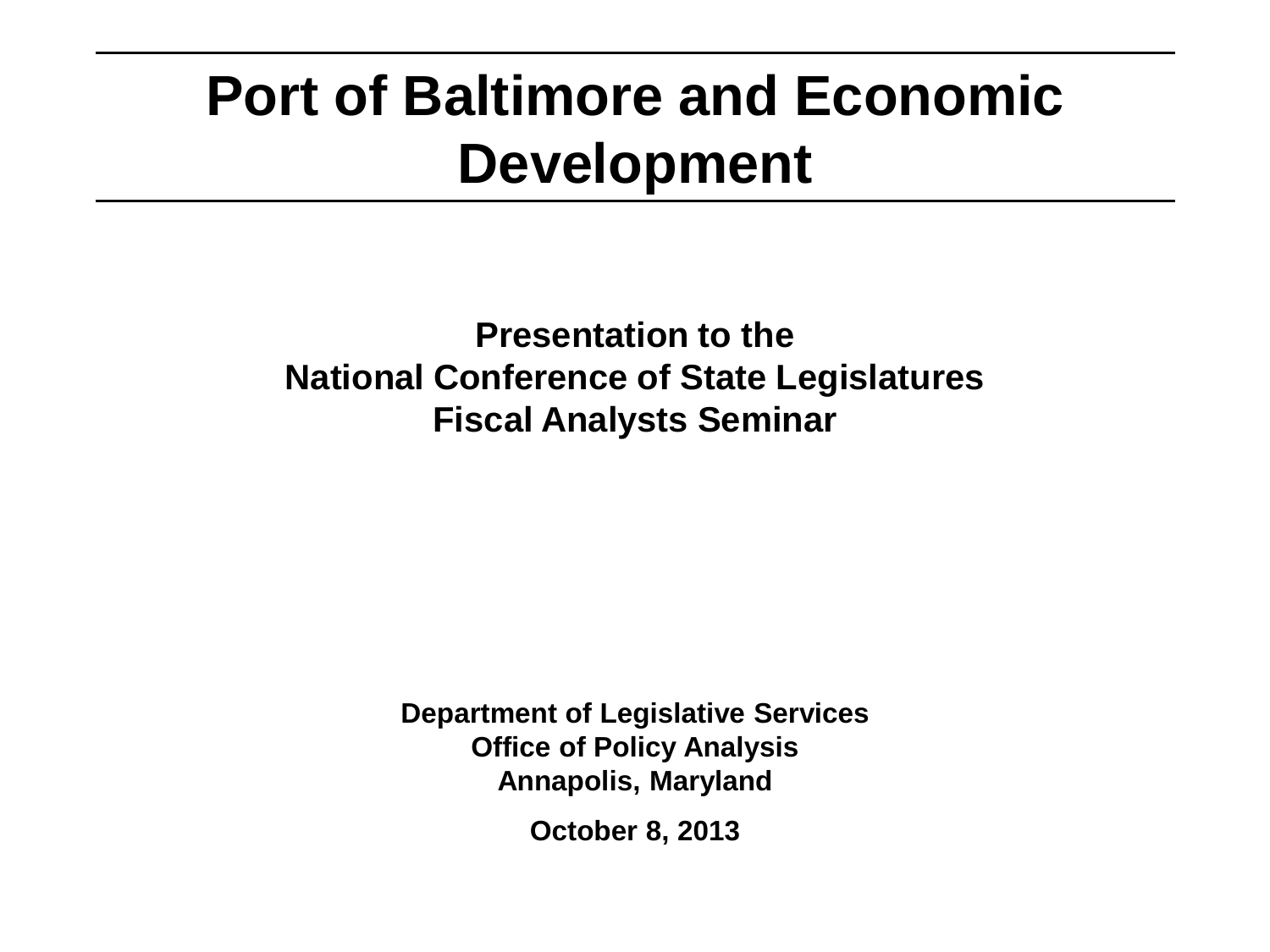# **Maryland Port Administration**

- The Maryland Port Administration (MPA) is responsible for the public marine terminal within the Helen Delich Bentley Port of Baltimore.
- The Port of Baltimore also includes several private terminals such as Domino Sugar.
- MPA is also responsible for the placement of dredge material taken from the channels leading to the terminals at the Port of Baltimore.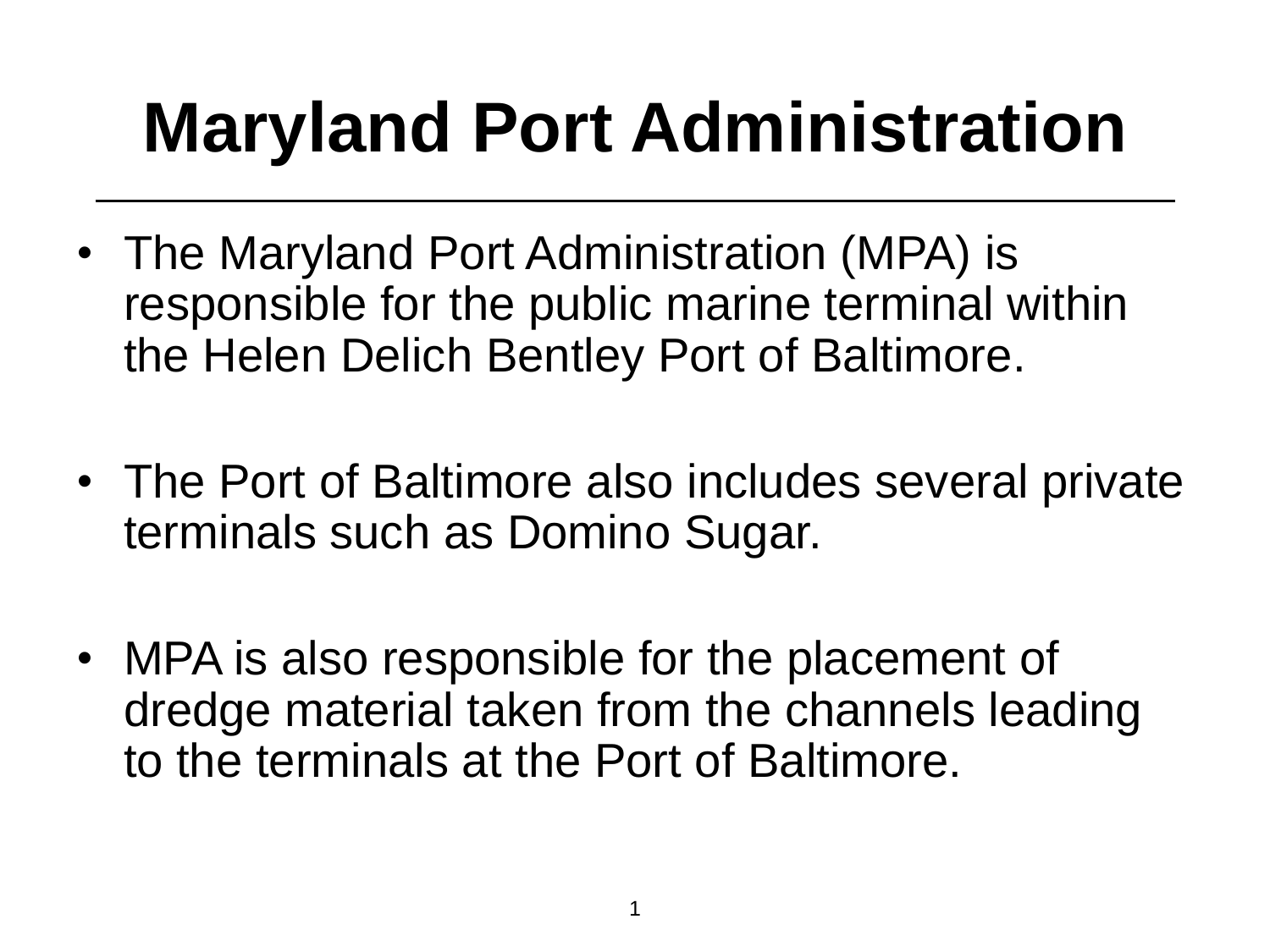# **The Marketplace**

- The combined Baltimore, Washington, and Northern Virginia market is the third largest metro area and one of the wealthiest in the country.
- The metro area ranks 3<sup>rd</sup> in effective buying income with \$242 billion and **4 th** in retail sales with \$137 billion.
- With the expansion of the Panama Canal, it is estimated that East Coast ports could see a significant increase in container traffic.
- The Port of Baltimore is centrally located to meet the distribution needs of businesses.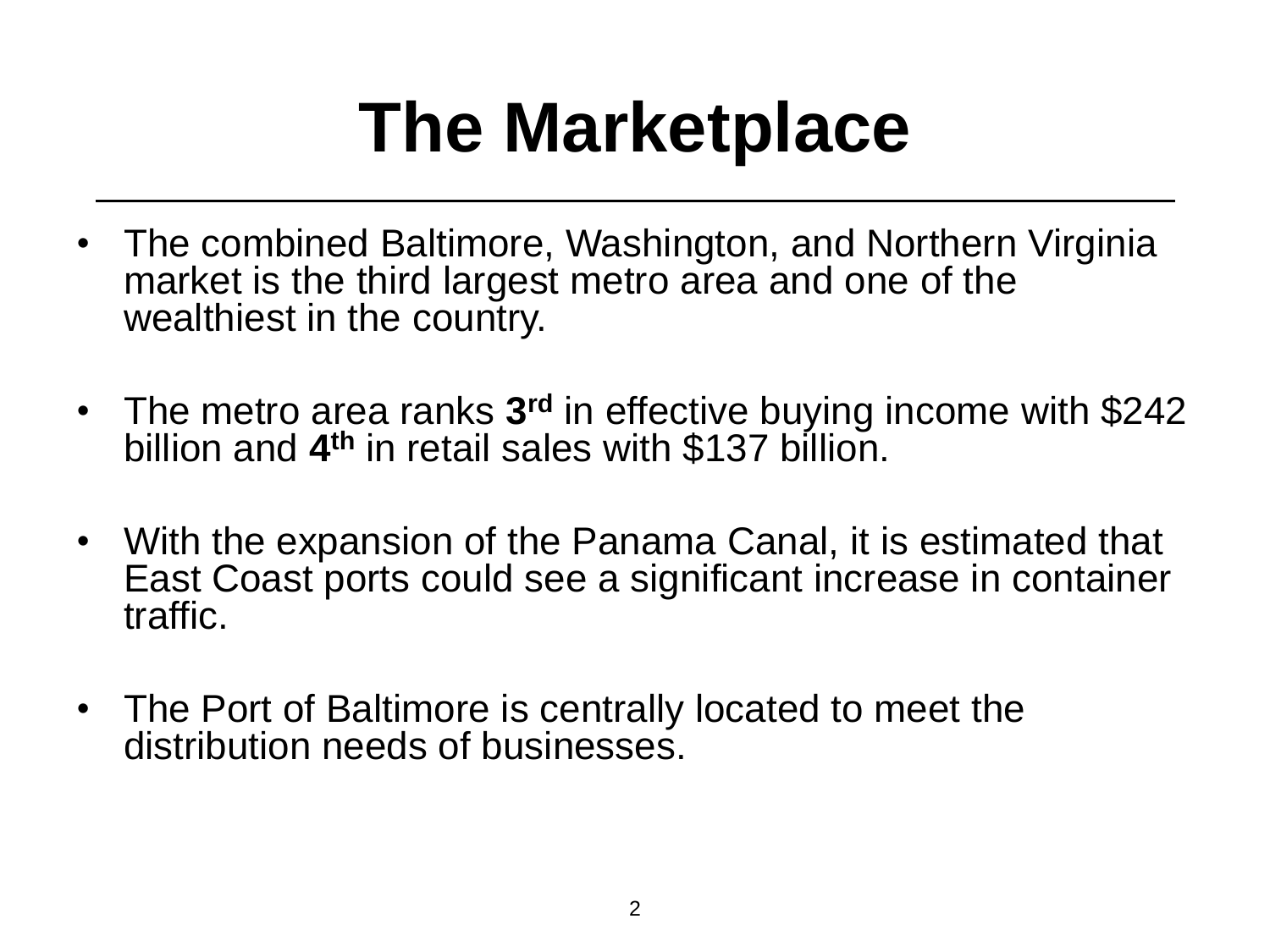# **Port of Baltimore Statistics**

• The Port of Baltimore is the **eleventh** largest port in the country.

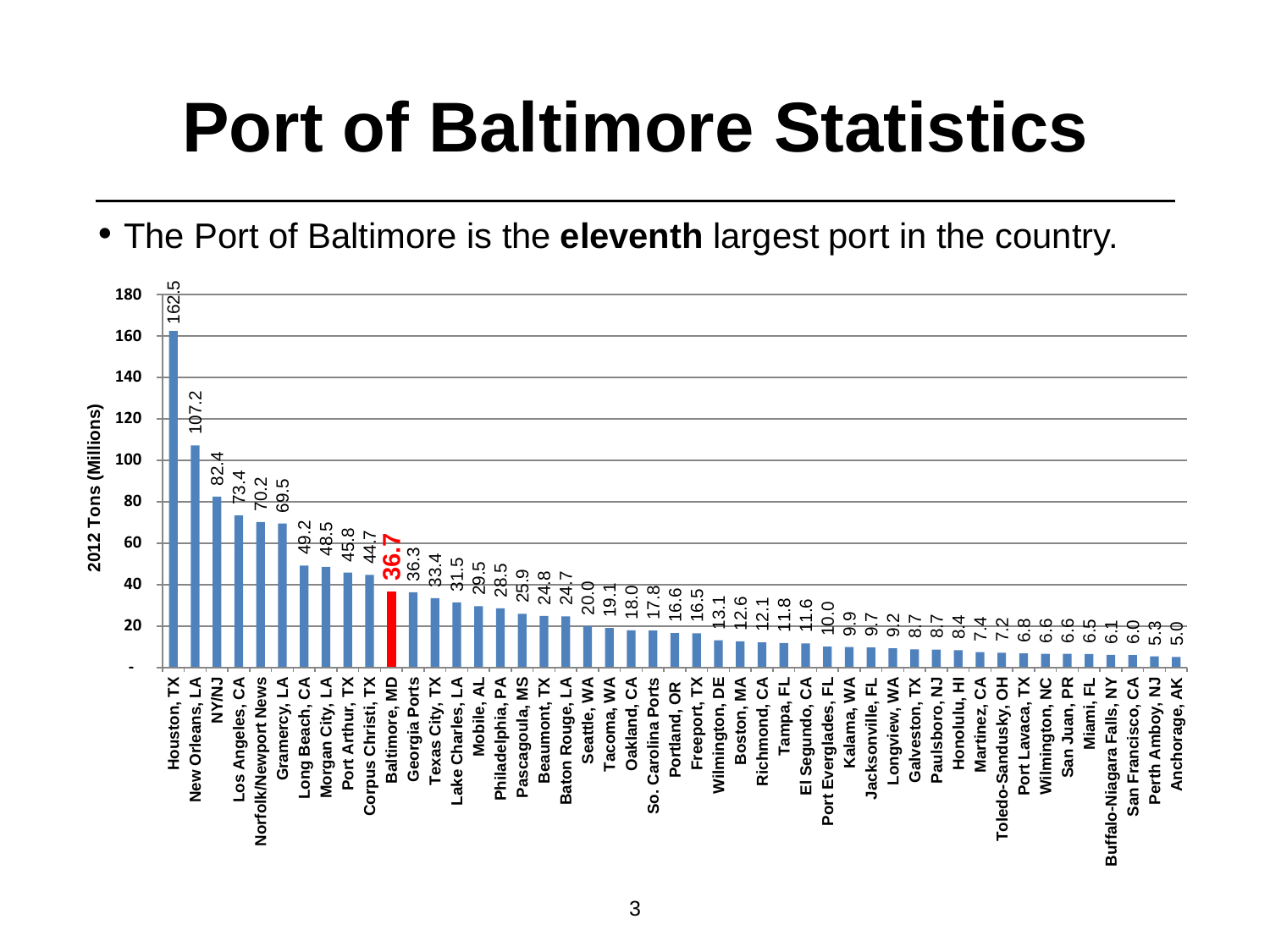### **Port of Baltimore Foreign Cargo**

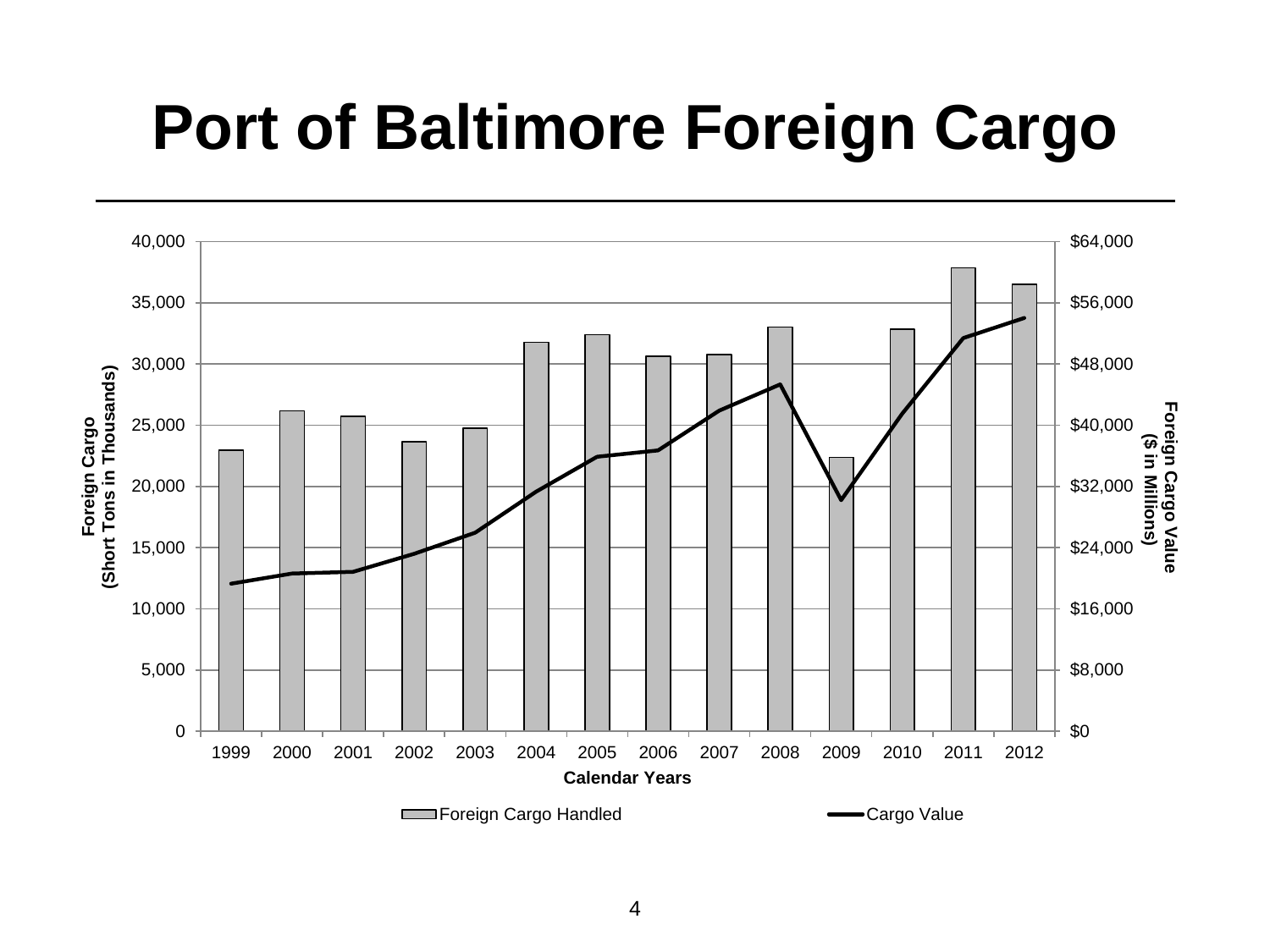## **MPA General Cargo**

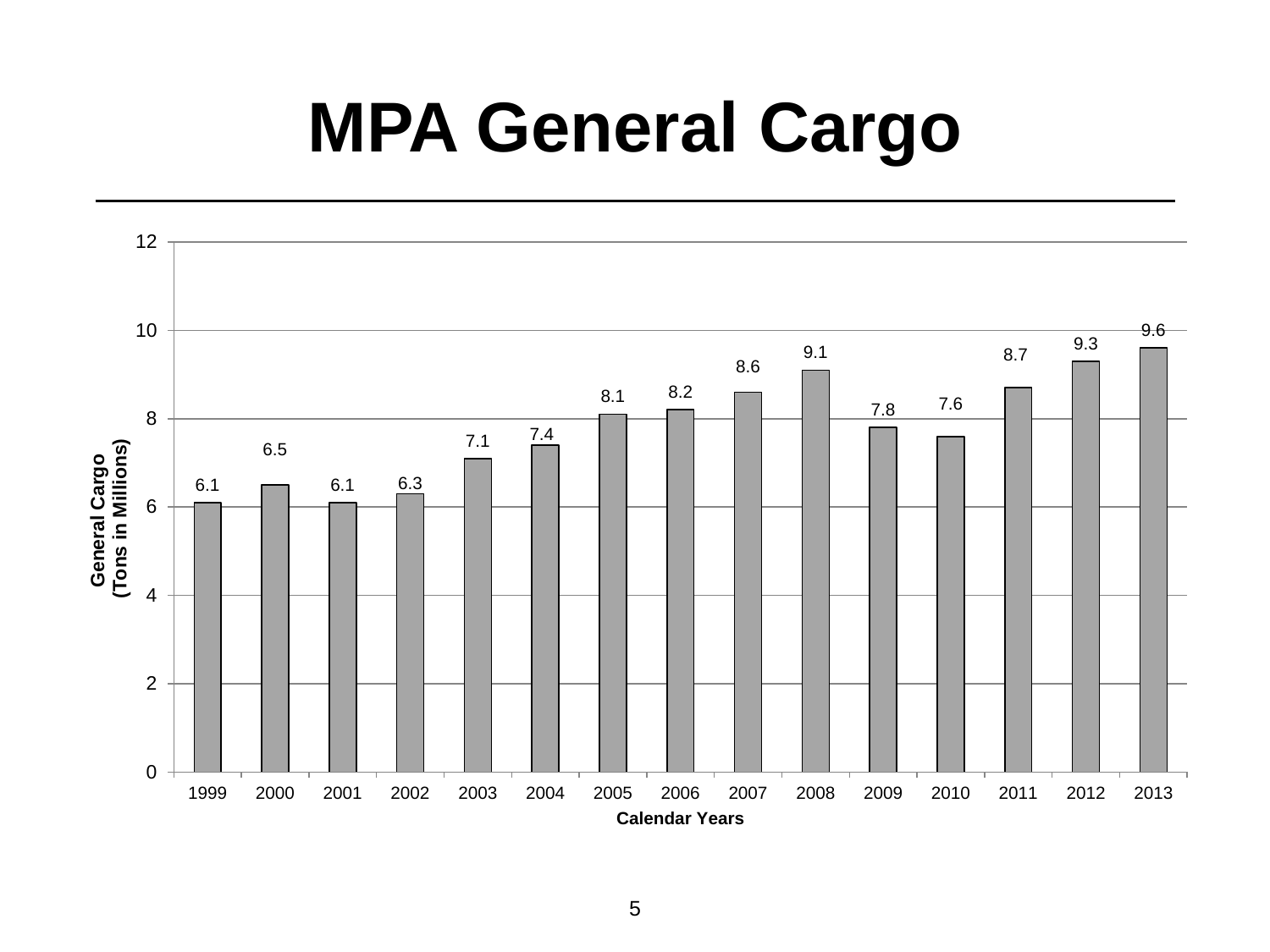## **MPA Cargo by Type**



Ro/Ro: roll on/roll off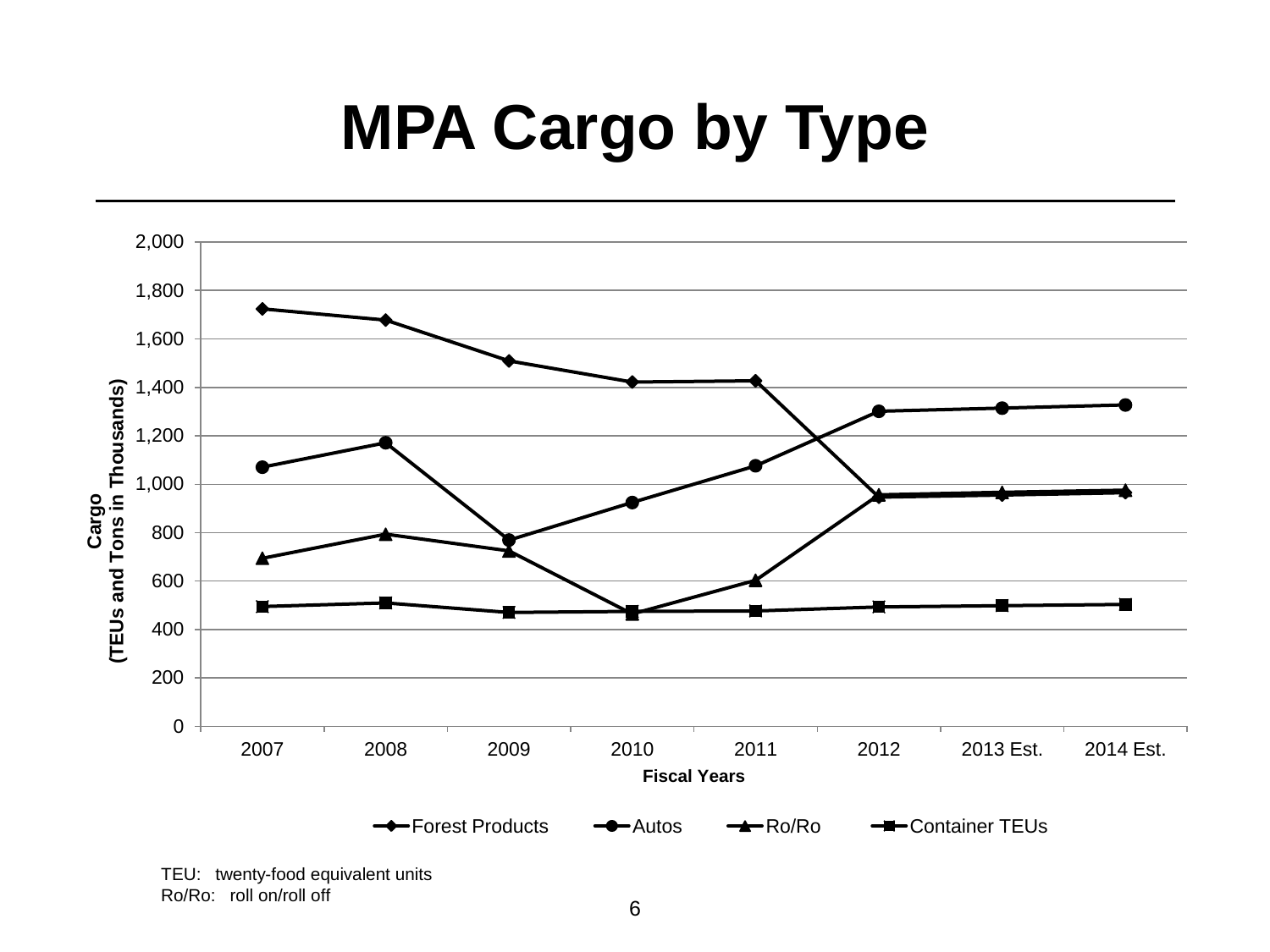# **Port of Baltimore Statistics**

#### Port of Baltimore:

- Highest Value of International Cargo: \$54.0 Billion
- Highest Export Tonnage: 23.8 Million Tons
- Highest Export Coal Tonnage: 19.6 Million Tons
- Highest Number of Automobiles: 652,000 Units

#### Maryland Port Administration:

- Most General Cargo Tons Handled: 9.6 Million Tons
- Highest Number of Automobile Units: 523,570 Units
- Highest Roll On/Roll Off (Ro/Ro) Tons Handled: 1.1 Million Tons
- Highest Container Tons: 6.3 Million Tons
- Highest Net Income (fiscal 202): \$14.3 Million

#### Port of Baltimore's National Port Rankings for 2012 International Cargo:

- **1 st** in Automobiles/Light Trucks
- **1 st** in Ro/Ro Cargo
- **1 st** in Imported Sugar, Imported Forest Products, Imported Aluminum, and Imported Gypsum
- **2 nd** in Exported Coal
- **2 nd** in Imported Iron Ore
- **9 th** in Overall Foreign Cargo Value
- **11th** in Overall Foreign Cargo Tonnage
- **10th** in Cruise Passengers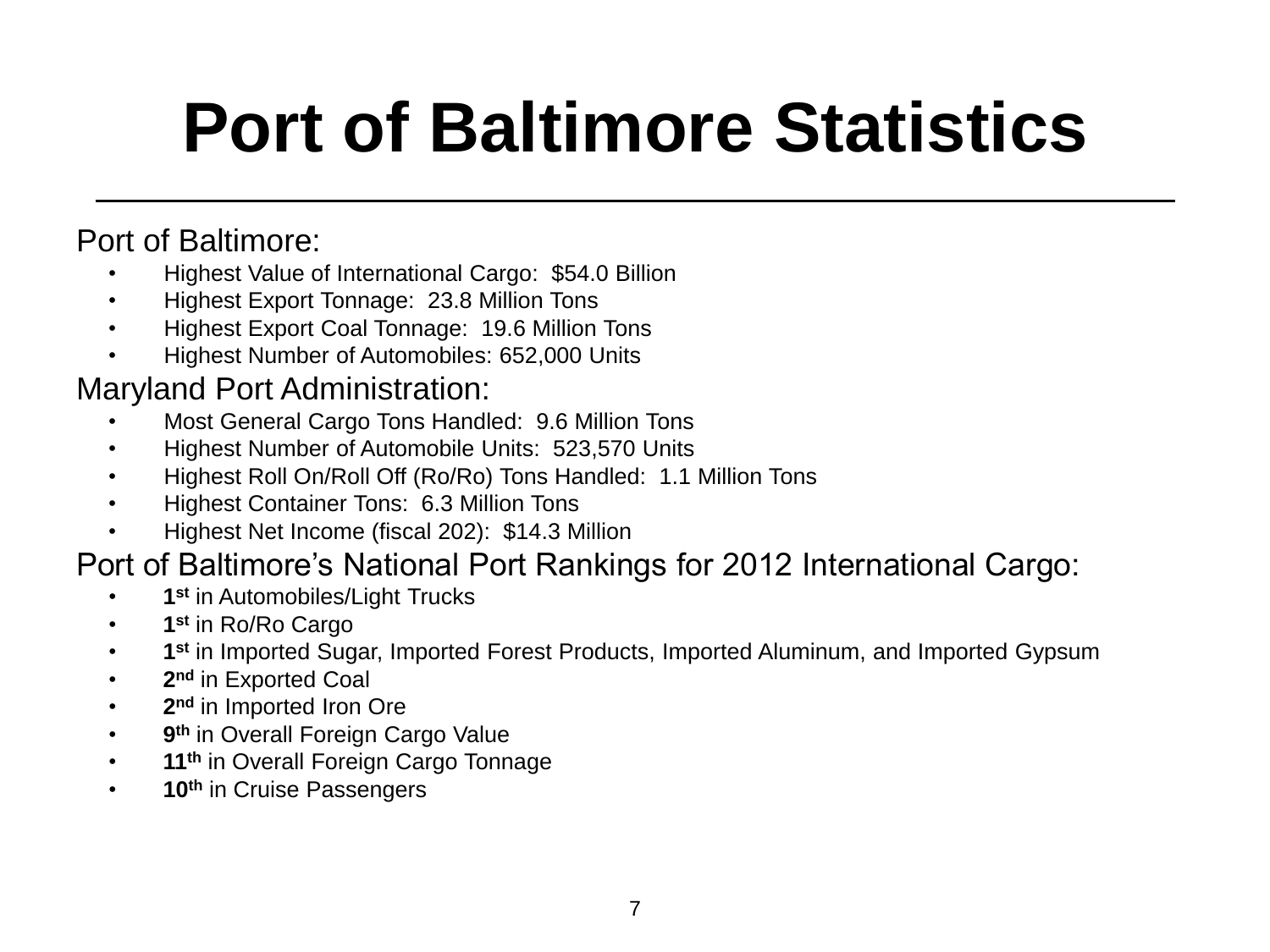# **Economic Benefit of Port**

- The Port of Baltimore is a key economic engine which generates jobs and revenue for Maryland. It is responsible for:
	- 14,630 direct jobs;
	- 25,410 induced and indirect jobs;
	- \$3.0 billion in salaries;
	- \$1.7 billion in business revenues;
	- \$1.0 billion in local purchases; and
	- \$304 million in State and local taxes.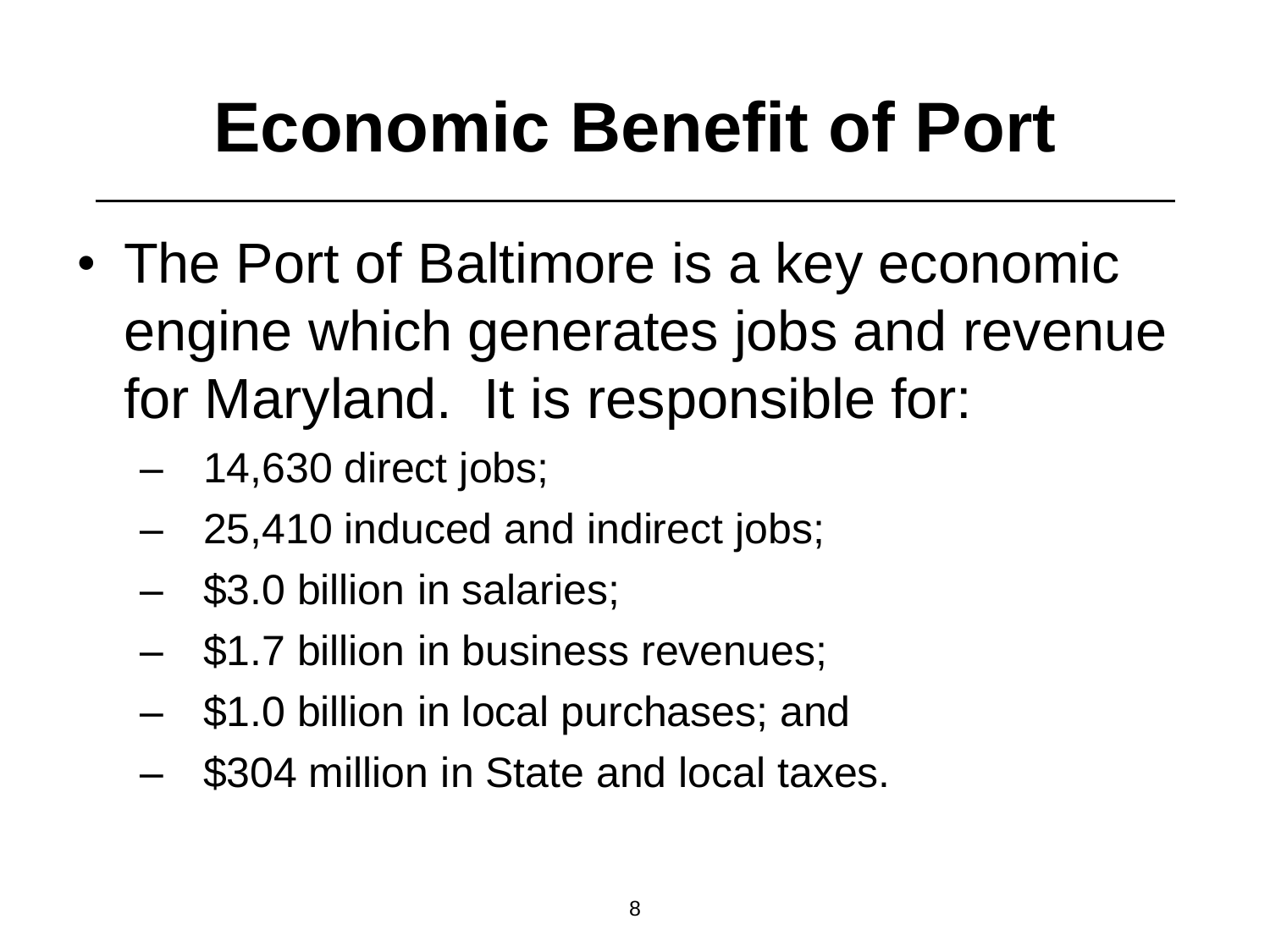### **Economic Development at the Port of Baltimore**

- MPA's mission is to stimulate the flow of waterborne commerce through the ports of Maryland in a manner that provides economic benefit to the citizens of the State.
- Capital infrastructure investments are made based upon the business demands/needs of customers more so than the economic impact.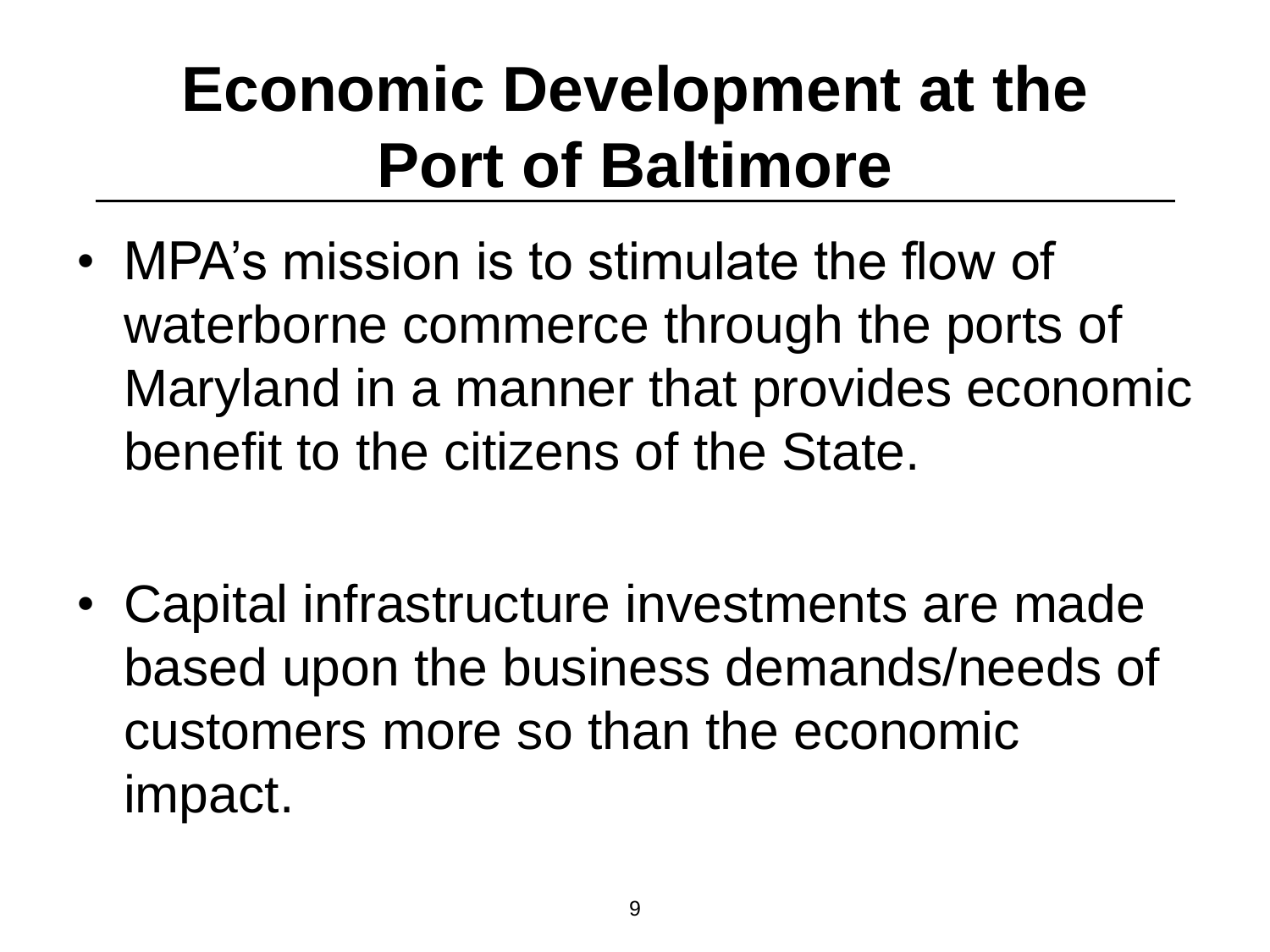# **Business Incentives**

- The State does not provide any specific tax breaks to business that are interested in coming to the public terminals at the Port of Baltimore.
- The administrator of the Port does have the ability to reduce the fees (dockage, wharfage, land rent) a business has to pay when negotiating leases with businesses coming to the Port.
- Depending on the situation, MPA can also construct facilities based upon specific needs if the business is willing to sign a long-term agreement or, underdeveloped land can be leased at a low rate so a business can make capital investments.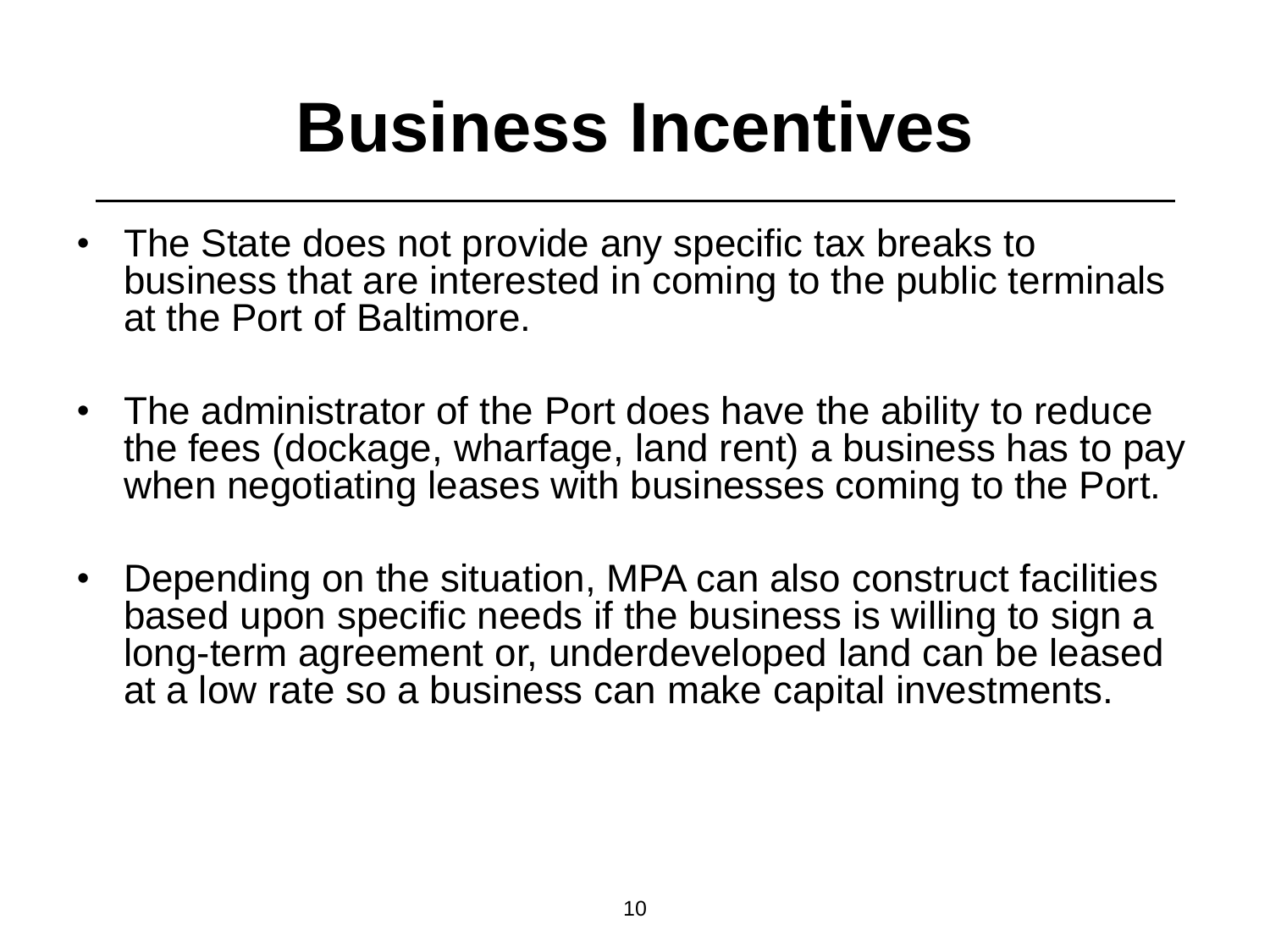## **Recent Investments**

- MPA is funded out of the Transportation Trust Fund which is a consolidated fund that supports investments in highways, transit, airports, and the Port.
- Due to the constraint on revenues as a result of the recession, little funding has been available for capital investments to help business interests.
- Instead, the State has turned to alternative financial investment tools to promote economic growth at the Port of Baltimore.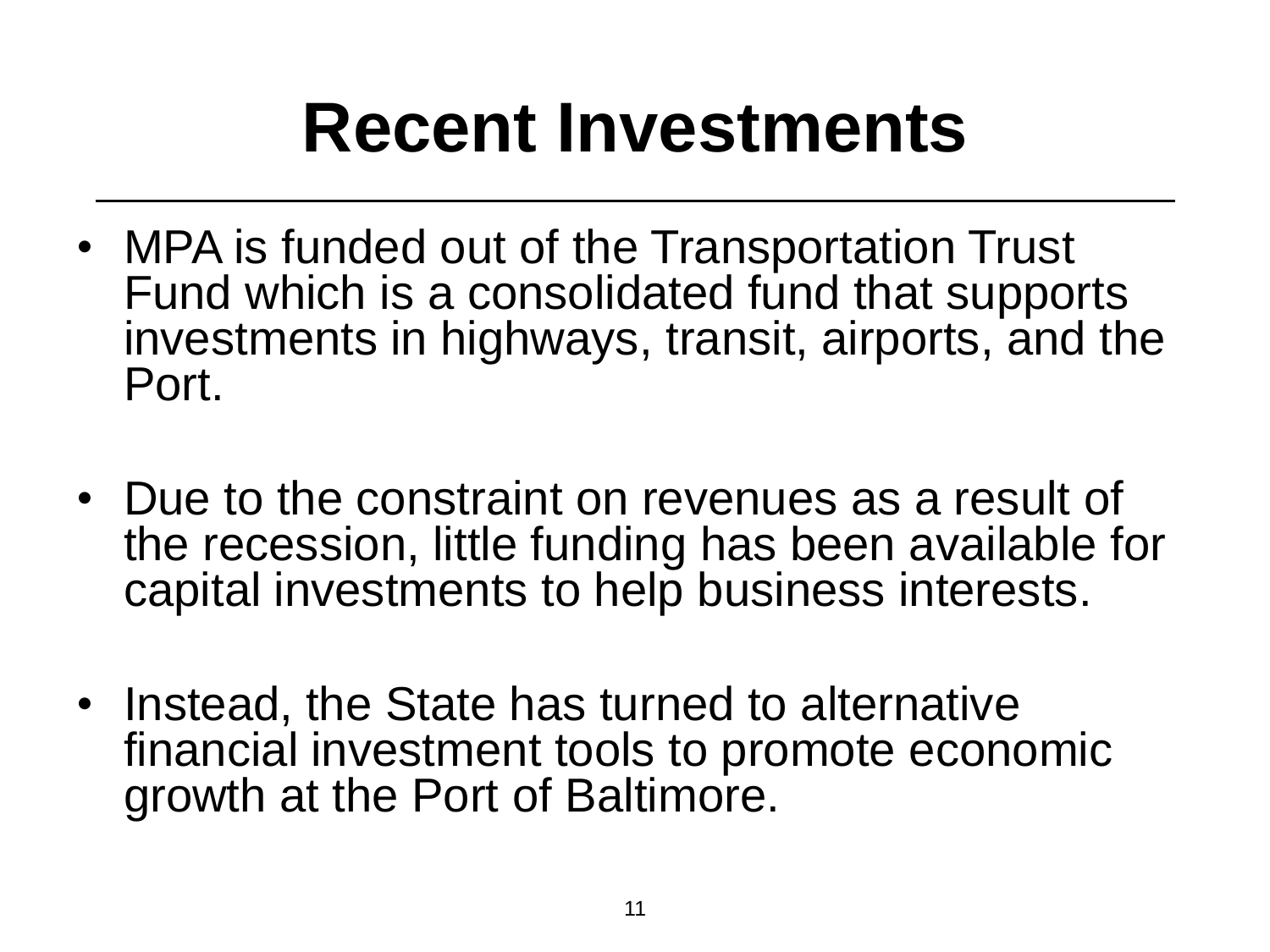## **Seagirt Marine Terminal Public-private Partnership**

- Due to the expansion of the Panama Canal, MPA realized that it needed to be prepared for the increase in the size of ships and cargo volume or else business opportunities would be lost.
- The channel leading into the Port is dredged to 50 feet, the depth necessary for the new Panamax ships; however, the Port did not have a 50-foot berth.
- A public-private partnership (P3) agreement was reached with Ports America Chesapeake (PAC) in 2010. MPA agreed to a 50-year lease of the Seagirt Marine Terminal. In return, PAC agreed to construct a 50-foot berth, purchase new cranes capable of working with the new Panamax ships, and other benefits.
- It is estimated that the Seagirt P3 agreement will create 5,700 total jobs and \$21.3 million in annual State and local tax revenue. However, the decision to complete the P3 was driven more by the need to be competitive for business rather than the economic benefits.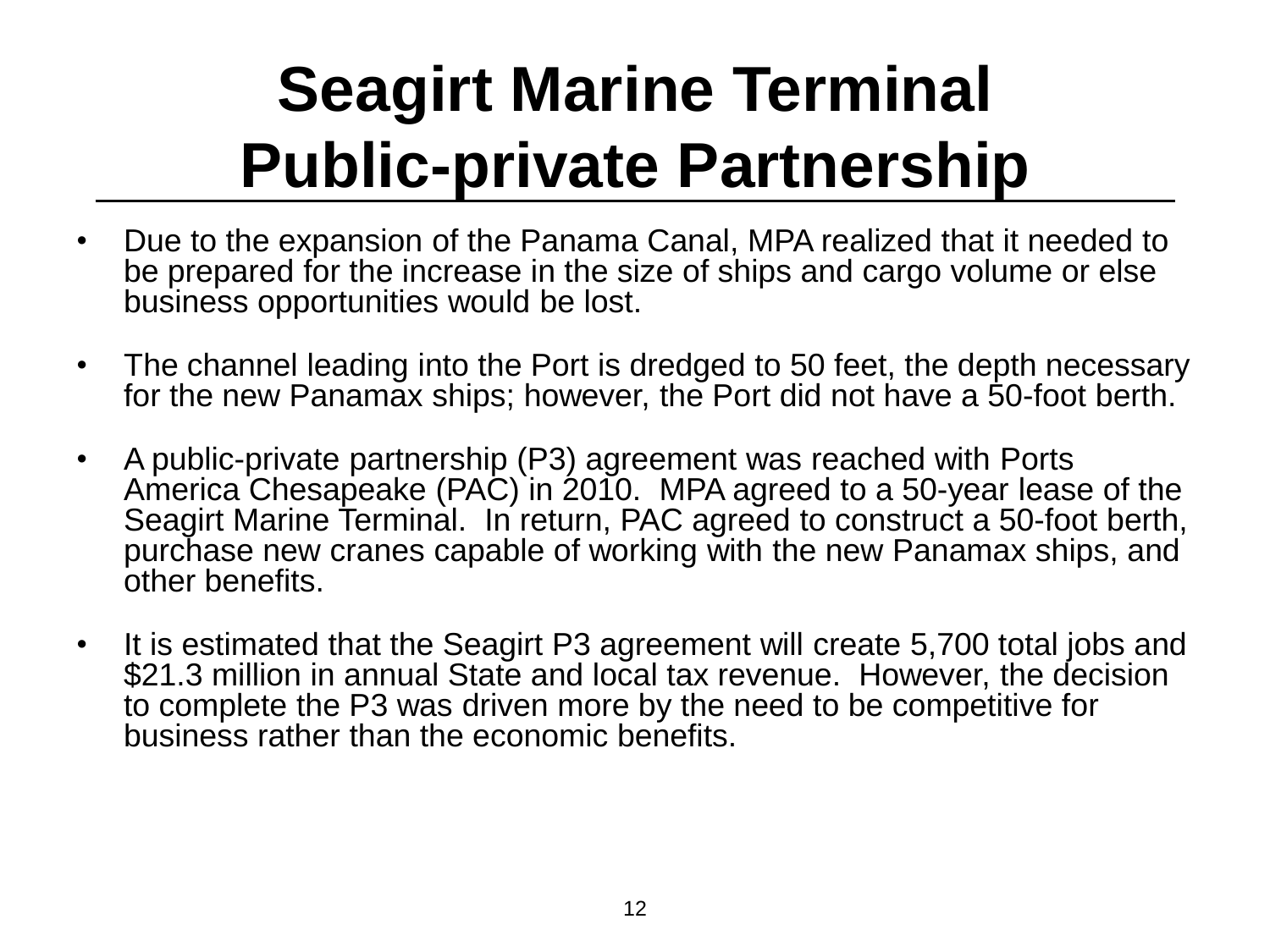# **CSX Intermodal Facility**

- Currently, CSX has an intermodal facility at the Seagirt Marine terminal.
- As part of its National Gateway Initiative, CSX is looking to expand its output through double-stacking of high cube containers.
- CSX was looking to expand its footprint in Maryland and to double-stack, but was limited by the Howard Street tunnel in Baltimore City. For the Port to fully maximize the benefit of having a 50-foot berth, the ability to offer a high-cube double-stack service was a critical business need.
- The State and CSX entered into an agreement to fund an intermodal facility in Baltimore City. The \$90 million cost of the facility is shared between the State and CSX.
- It is expected that 313.8 jobs will be created and that the State's gross domestic product will increase \$63.8 million. However, the cost of NOT doing the project would have been significantly greater than the gained benefit.